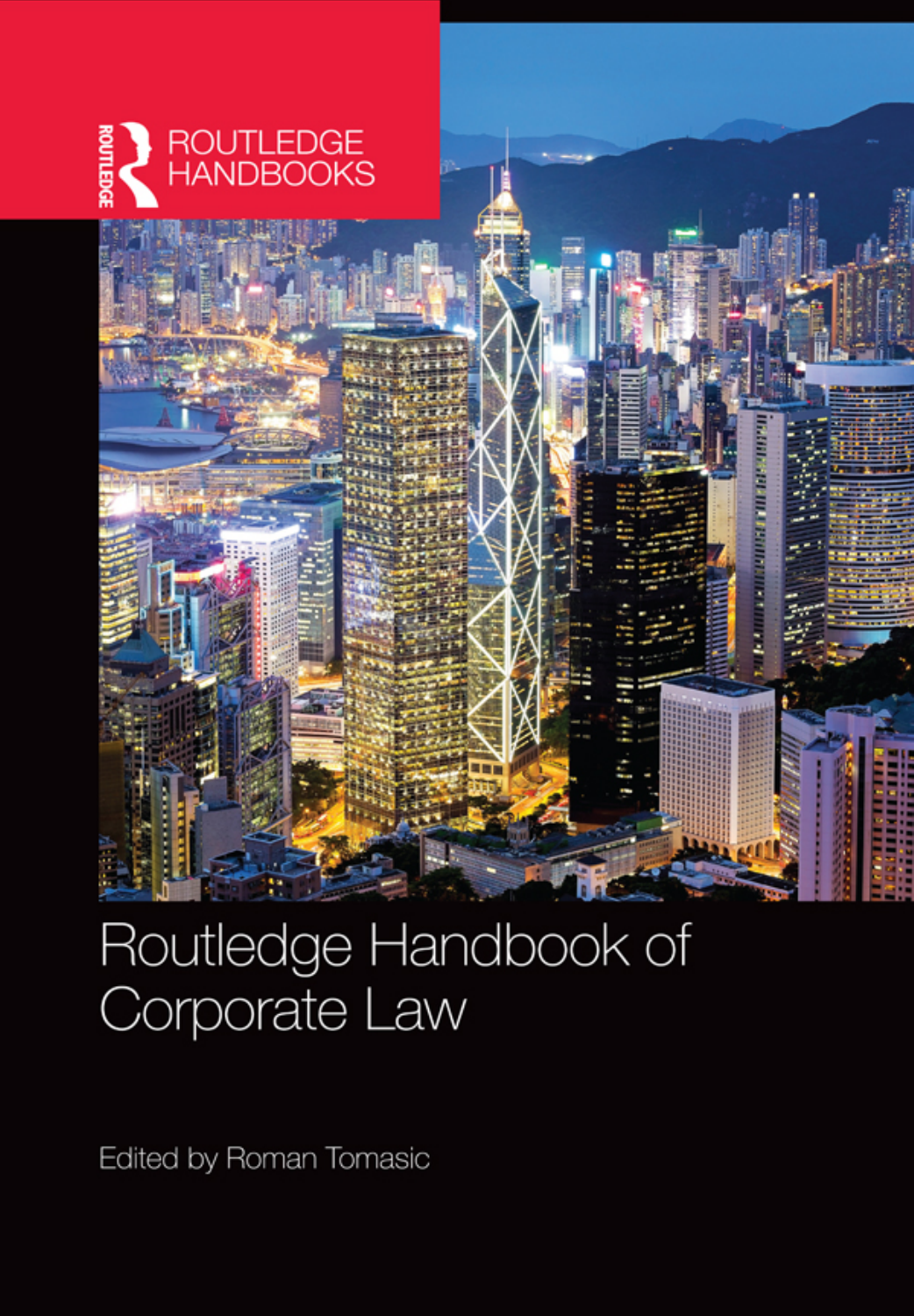

[\(https://www.routledge.com/products/9781315767017\)](https://www.routledge.com/products/9781315767017)eBook (VitalSource) <sup>3</sup>: 9781315767017 (ISBN: 978-1-31-576701-7)

pub: 2016-11-10 (Publication Date: November 10th 2016)

#### Purchase eBook

© (Copyright) 2017 – Routledge

£ (GBP - UK Pounds)130.00 £ (GBP - UK Pounds)117.00 SAVE ~£ (GBP - UK Pounds)13.00

Other eBook Options .

### FREE Standard Shipping!

Look Inside [\(https://www.book2look.com/embed/9781317662167\)](https://www.book2look.com/embed/9781317662167)

### Description

The Routledge Handbook of Corporate Law provides an accessible overview of current research in the field, from an international and comparative perspective.

In recent years there has been an explosion of corporate law research, as this area of law continues to develop rapidly throughout the world. Traditionally, Anglo–American corporate law theory has dominated debates and publications; however, this handbook readdresses the balance by exploring the treatment of corporate law in both Europe and Asia, as well developments in the US and UK. Bringing together a wide range of key thinkers in the field, this volume is divided into three main parts:

- Thinking about corporate law
- Corporate law principles and governance
- Some cross-cultural comparisons

Providing up-to-date and authoritative articles covering all the key aspects of corporate law, this reference work is essential reading for advanced students, scholars and practitioners in the field.

# Table of Contents

Introduction Roman Tomasic Part A Thinking about Corporate Law 1. The Methods of Comparative Corporate Law Mathias Siems 2. The De-Privatisation of Anglo-American Corporate Law?Marc Moore 3. What is Corporate Law? An Australian PerspectiveSteve Bottomley 4. How Corporate Law Matters: The Debate as to the Inter-Relationship between Legal Origin and Economic PerformanceRob McQueen Part B Corporate Law and Principles 5. Independence and Diversity in Board Composition Sally Wheeler 6. The Fiduciary Duties of Institutional Investors Folarin Akinbami 7. Corporate Law and the Phoenix Company Helen Anderson 8. Trust is good but control is better? A critical introduction to remuneration governance in Germany and the United Kingdom Philipp Kanzow 9. State Capitalism and Corporate Law: The Governance of Stateowned Enterprises in China Jenny Fu 10. The Limits of Institutional Shareholder Activism: Some Comparisons from China and the United Kingdom Bo Gong Part C Some Cross-Cultural Comparisons 11. Corporate Governance in China: The Law and Its Political LogicJianyu Wang 12. Contemporary Company Law Reform in India Harpreet Kaur 13. Company Law and Corporate Governance in Malaysia -Harmonmisation of Shariah and the Common Law Aiman Nariman Mohd. Sulaiman 14.Chinese Family Companies in Hong Kong: Governance, Predicaments, and Regulatory Challenges Angus Young and Alex Lau 15. Piercing the Corporate Veil in Latin America Jose Maria Lezcano Navarro

# About the Editor

from

£ (GBP - UK Pounds)130.00 £ (GBP - UK Pounds)117.00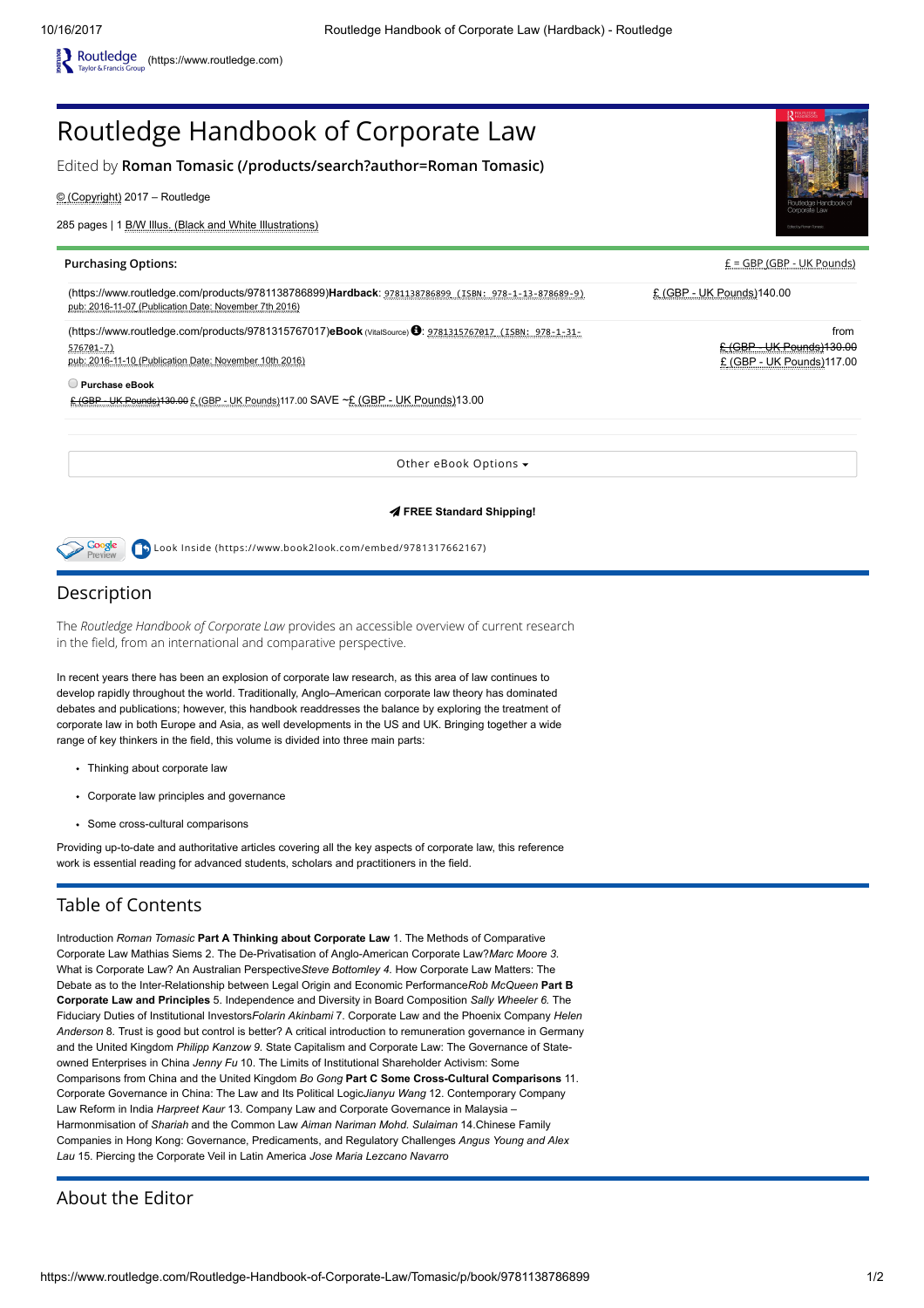First published 2017 by Routledge 2 Park Square, Milton Park, Abingdon, Oxon OX14 4RN

and by Routledge 711 Third Avenue, New York, NY 10017

Routledge is an imprint of the Taylor & Francis Group, an informa business

© 2017 selection and editorial matter, Roman Tomasic; individual chapters, the contributors

The right of Roman Tomasic to be identified as the author of the editorial material, and of the authors for their individual chapters, has been asserted in accordance with sections 77 and 78 of the Copyright, Designs and Patents Act 1988.

All rights reserved. No part of this book may be reprinted or reproduced or utilised in any form or by any electronic, mechanical, or other means, now known or hereafter invented, including photocopying and recording, or in any information storage or retrieval system, without permission in writing from the publishers.

Trademark notice: Product or corporate names may be trademarks or registered trademarks, and are used only for identification and

explanation without intent to infringe.

British Library Cataloguing in Publication Data A catalogue record for this book is available from Library

Library of Congress Cataloging in Publication Dat Names: Tomasic, Roman, editor.

Title: Routledge handbook of corporate law/edite Tomasic.

Other titles: Corporate law Description: Abingdon, Oxon [UK]; New York: Rou 2017.|Includes

bibliographical references and index.

Identifiers: LCCN 2016029625|ISBN 978113878689 ISBN 9781315767017 (ebk)

Subjects: LCSH: Corporation law—Handbooks, ma etc.|Business

enterprises—Law and legislation—Handbooks, man etc.|Corporate

governance—Law and legislation—Handbooks, ma etc.|Corporate

veil—Handbooks, manuals, etc.

Classification: LCC K1315 .R68 2017|DDC 346/.06 LC record available at [https://lccn.loc.gov/20160](https://lccn.loc.gov/2016029625)

ISBN: 978-1-1387-8689-9 (hbk)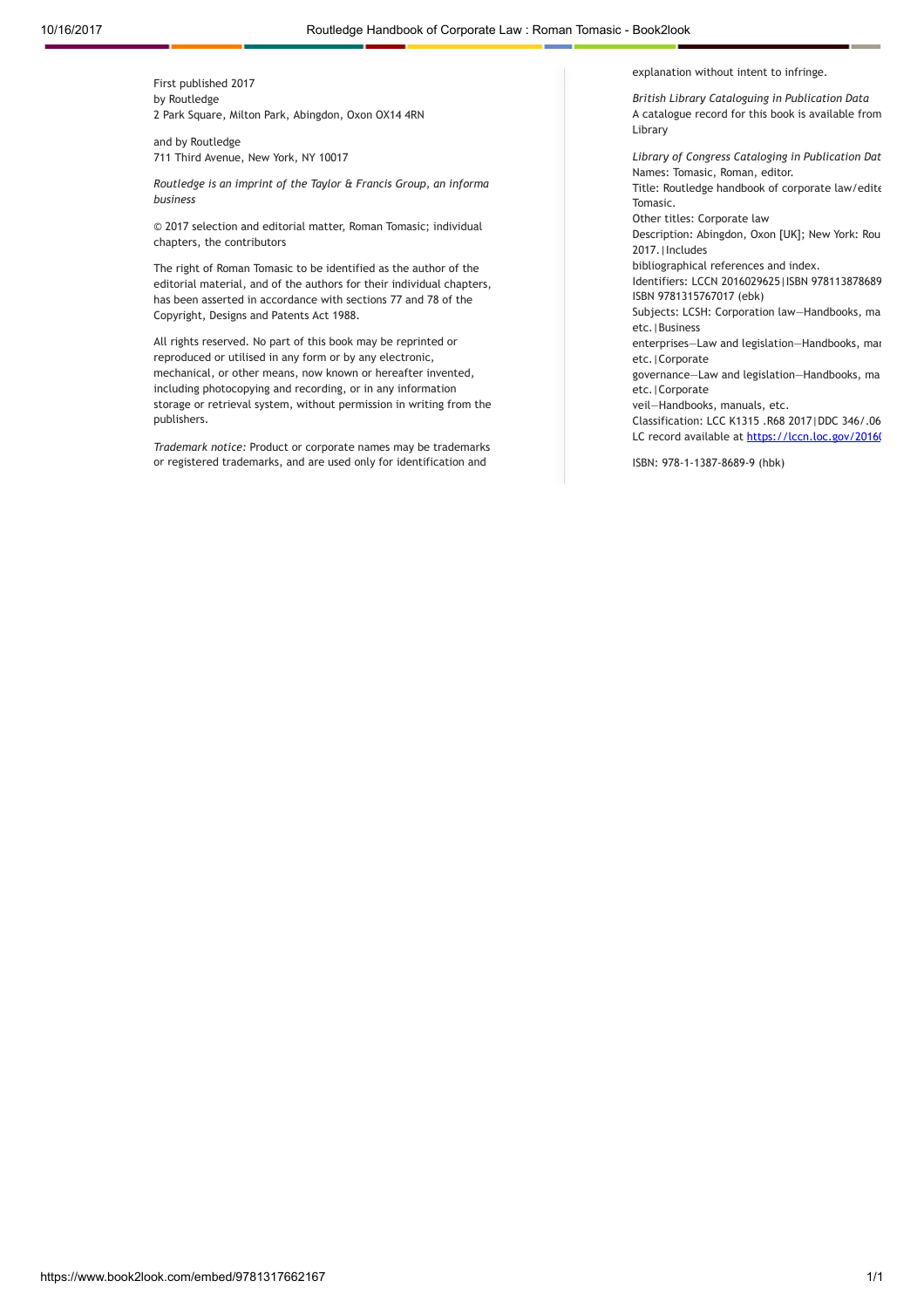explanation without intent to infringe.

British Library Cataloguing in Publication Data A catalogue record for this book is available from the British Library

Library of Congress Cataloging in Publication Data Names: Tomasic, Roman, editor. Title: Routledge handbook of corporate law/edited by Roman Tomasic. Other titles: Corporate law Description: Abingdon, Oxon [UK]; New York: Routledge, 2017.|Includes bibliographical references and index. Identifiers: LCCN 2016029625|ISBN 9781138786899 (hbk)| ISBN 9781315767017 (ebk) Subjects: LCSH: Corporation law—Handbooks, manuals, etc.|Business enterprises—Law and legislation—Handbooks, manuals, etc.|Corporate governance—Law and legislation—Handbooks, manuals, etc.|Corporate veil—Handbooks, manuals, etc. Classification: LCC K1315 .R68 2017|DDC 346/.066—dc23 LC record available at <https://lccn.loc.gov/2016029625>

ISBN: 978-1-1387-8689-9 (hbk) ISBN: 978-1-315-76701-7 (ebk) Typeset in Bembo by Keystroke, Neville Lodge, Tettenhall, Wolverl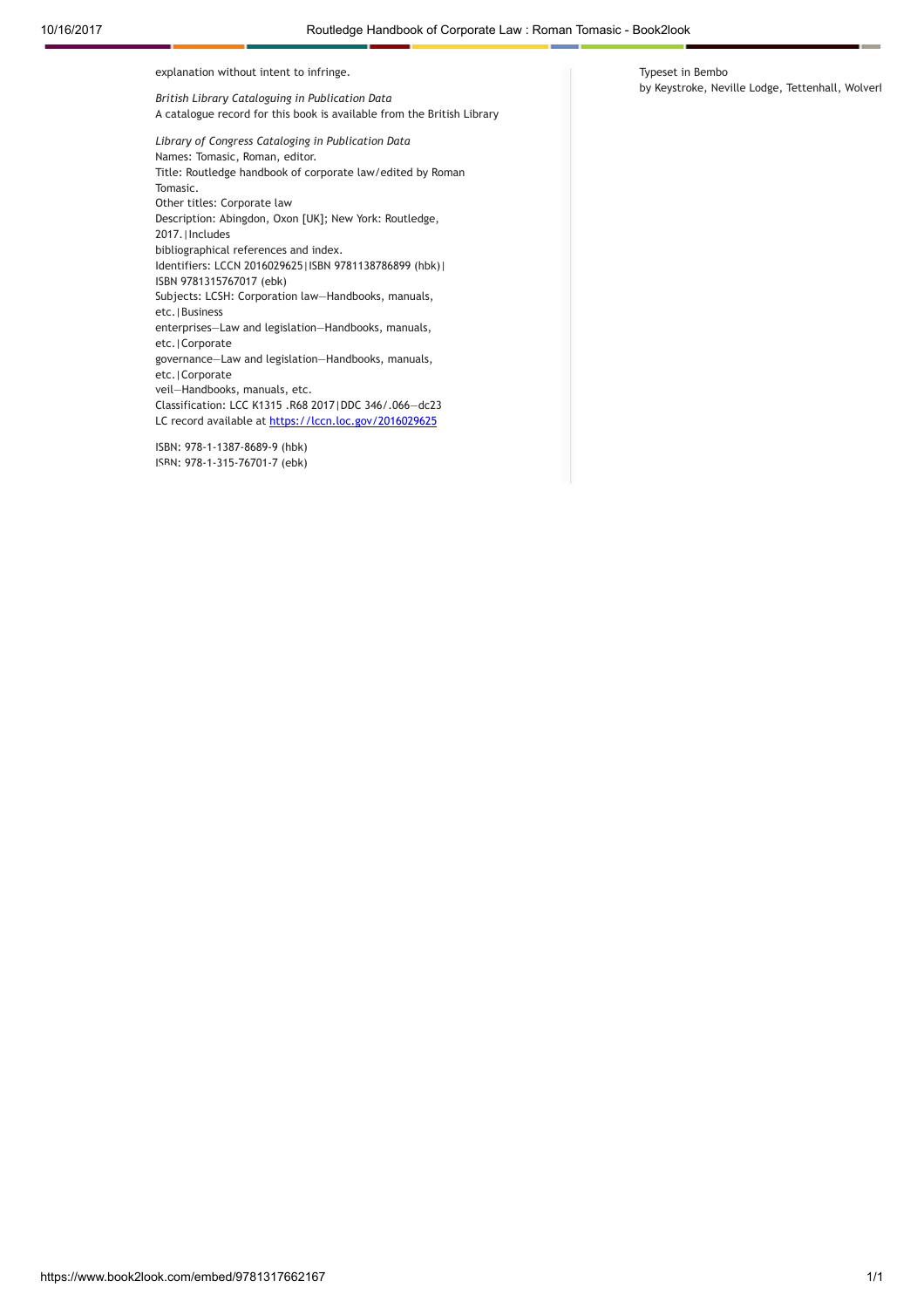## Notes on [contributors](https://c95871.ssl.cf3.rackcdn.com/MhpDJ9ApUg_assets/epub/MhpDJ9ApUg/OEBPS/xhtml/content.xhtml#bck_fm-Ch01)

Folarin Akinbami: Dr Folarin Akinbami has been a Lecturer in Commercial Law at Durham University, where he taught and researched financial regulation and corporate governance. He was seconded to the Law Commission of England and Wales, as Team Lawyer, between October 2013 and June 2014, where he worked on the Fiduciary Duties of the Investment Intermediaries project. Prior to his appointment as lecturer he was a Post-Doctoral Research Associate in Durham Law School and the Institute of Hazard, Risk and Resilience at Durham University, where he worked on the Leverhulme Trust-funded 'Tipping Point' project; this led to his co-editing of Complexity and Crisis in the Financial System: Critical Perspectives on the Evolution of American and British Banking by M Hollow, F Akinbami and R Michie (eds), which was published by Edward Elgar in 2016.

Helen Anderson: Professor Helen Anderson holds a teaching and research position at the Melbourne Law School. Her  $\sim$  rent research looks at the prevention and deterrence of fraudulent phoenix activity. She is the scholarly publications, including the Protection of Employee Entitlements i Australian Perspective, published by Mel Publishing in 2014.

Stephen Bottomley: Professor Stephen Bot the ANU College of Law, Australian Natio main areas of research interest are corp and law and regulation. His book Ti Corporation: Rethinking Corporate G published by Ashgate Publishing in 2007, 2008 Hart Socio-Legal Book Prize.

Jenny Fu: Dr Jenny Fu (PhD, Australian N MLeg, LLB, University of Canberra; BA Beiji University) is an Assistant Professor at the Justice at the University of Canber corporations law and conducts research corporate governance, particularly the gov owned enterprises in China. Prior to her a Australia, Jenny worked as a legal re Legislative Affairs Commission of the People's Congress.

Bo Gong: Bo Gong is Reader in the Law South University, China. She received her M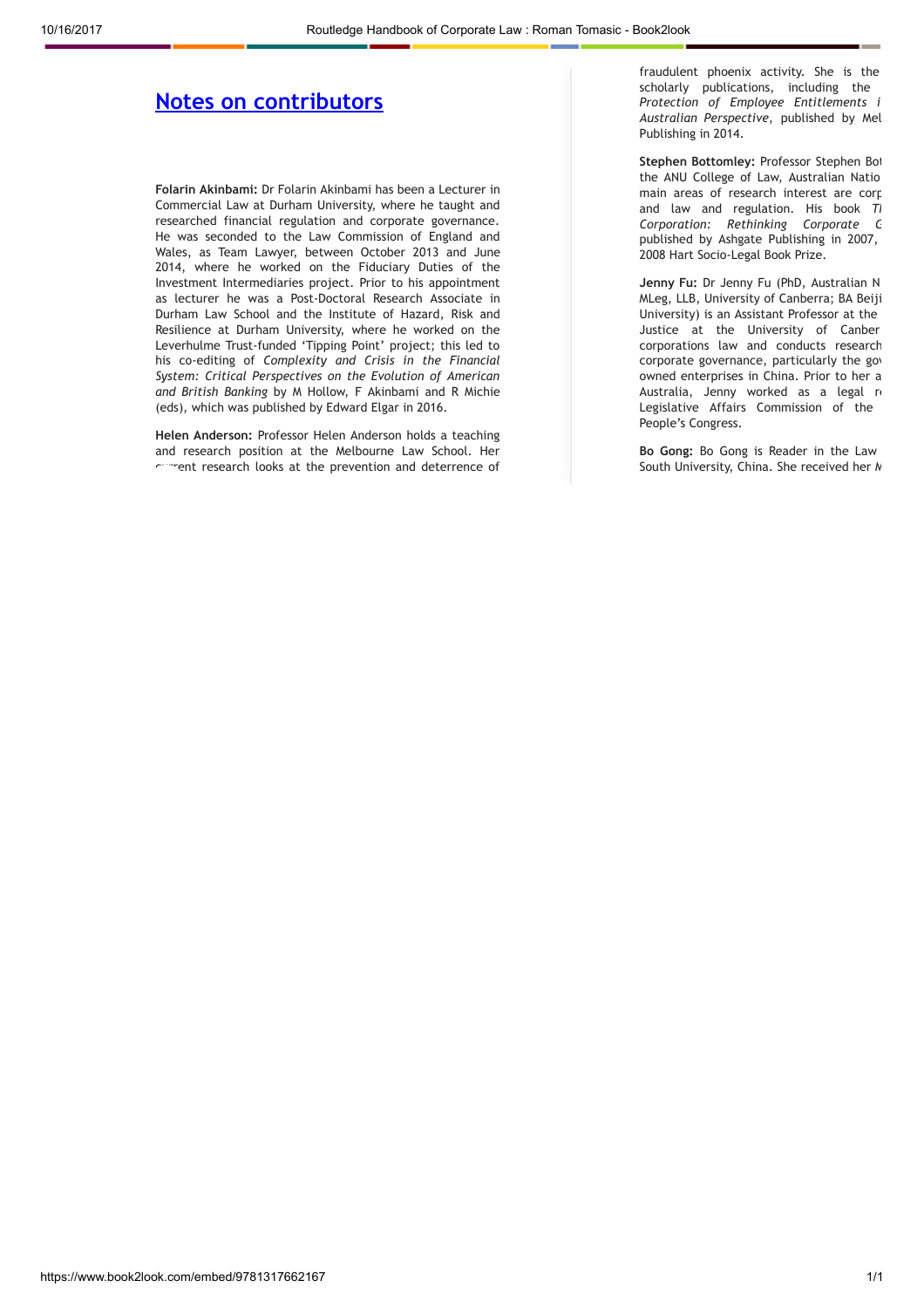PhD from the Law School of Durham University, UK. Her principal area of research concerns company law and corporate governance. She has published a number of articles, book chapters and a book on these topics. This chapter is funded by the Humanities and Social Sciences Foundation of the Ministry of Education of China in 2013 – 'The Relief of Shareholders' Dividend Rights' (No.13YJC820022) and the Philosophy and Social Science Foundation of Hunan Province in 2012 – 'The Mandatory Dividend System in listed companies' (No.12YBA319).

Philipp Kanzow: Dr W Philipp Kanzow (LL.M Durham, Europajurist Würzburg) is currently working as a trainee lawyer in Kassel (Germany). He specialised in comparative law and European law with studies abroad in Leuven (Belgium) and Durham (UK). His doctoral thesis focused on comparative corporate governance. This field and European law form his current research interests.

Harpreet Kaur: Professor (Dr) Harpreet Kaur is Professor of Law and Research Director for the Center for Corporate Law and Governance at NLU Delhi. She is the faculty-in-charge for certificate and diploma courses on Competition Policy and Law. She has authored a book on Business and Corporate Laws and co-authored eight books with Dr Avtar Singh.

Alex Lau: Dr K L Alex Lau was Associate Department of Accountancy and Law, H University, Consultant Solicitor at Halda Scholar at Oxford, Peking and Washington L Law Society of Hong Kong, he was a membe Committee, a Risk Management Tutor as w of the Overseas Lawyers Qualifications Exam Alex Lau died while this book was in produc

Rob McQueen: Before retiring from Mona January 2013, Dr McQueen had previously b Head of the Law School, Victoria Universit 2000–2005 and Professor in the Griffith 2005–2009, of which he was both Head of during this period. Dr McQueen is currently the Melbourne Law School, and continu engagement as a member of the Editor Griffith Law Review and the Executive C Australian & NZ Law & Society Association former President. Dr McQueen's researc focused on the history of corporations la law world, culminating in his book, A Company Law: Great Britain and the Au 1854–1920, published by Ashgate Publishing

Marc T Moore: Dr Marc Moore is a Reader and Director of the Centre for Corporate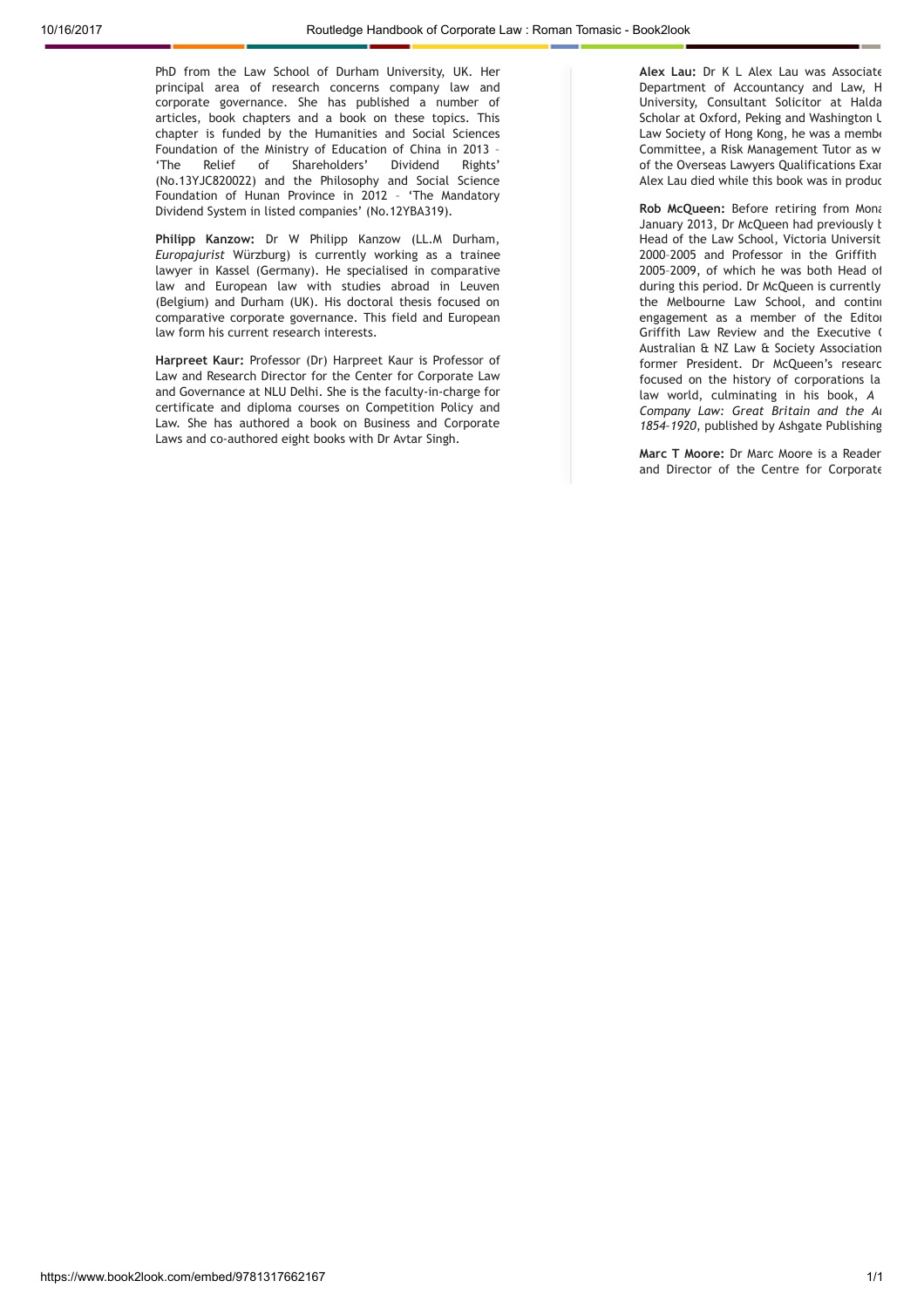Law (3CL) at the University of Cambridge, UK. He is a Fellow of Murray Edwards College, Cambridge, an Honorary Reader in the Faculty of Laws, University College London and Deputy Chief Examiner for Company Law on the University of London's external LLB programme. Marc has previously held teaching positions at University College London (2009–2014), the University of Bristol (2004–2009) and Seattle University (2011). Marc has written extensively in the field of company law, with particular regard to Anglo–American corporate governance and theory. In 2012 he was awarded a prestigious Philip Leverhulme Prize, which is awarded to outstanding scholars who have made a substantial and acknowledged contribution to their field of study. In 2013 his book, Corporate Governance in the Shadow of the State (Hart Publishing 2013), was shortlisted for the SLS Peter Birks Prize for Outstanding Legal Scholarship.

Jose Maria Lezcano Navarro: Dr Jose Maria Lezcano Navarro is a Panamanian lawyer who graduated from the University of Panama in 2008. He has an LLM in International Commercial Law, awarded by the University of Westminster in 2009. Furthermore, he was awarded a PhD by City University London in 2014. He currently lectures at the University of Panama and is the author of Sistema Bancario (published by Editorial Portobelo) and Piercing the Corporate Veil in Latin American Jurisprudence (published by Routledge). His ediate research interests are international commercial arbitration and the role of the corpora maritime industry.

Shanthy Rachagan: Dr Shanthy Rachaga Professor with the School of Business, A Malaysia. She is the Head of Discipline for Taxation. Her principal teaching is in corporate governance, corporate social banking and finance law. She has researche high-ranking refereed journals and pres  $conferences,$  including being invited as  $\vert$ academic and industry seminars in corpora governance, corporate social responsibility finance law, including Islamic finance. Sh referee for certain prestigious journals such Business Ethics and Oxford University's Co Journal. She has also co-authored the bo Company Law in Malaysia and Conci Malaysian Company Law, first and second e by LexisNexis.

Mathias M Siems: Professor Mathias Siems Commercial Law at Durham University. He Associate at the Centre for Business Resea Cambridge, a Research Associate at the L Corporate Governance and Ethics, Birkbe London and an Invited Fellow at the Maastr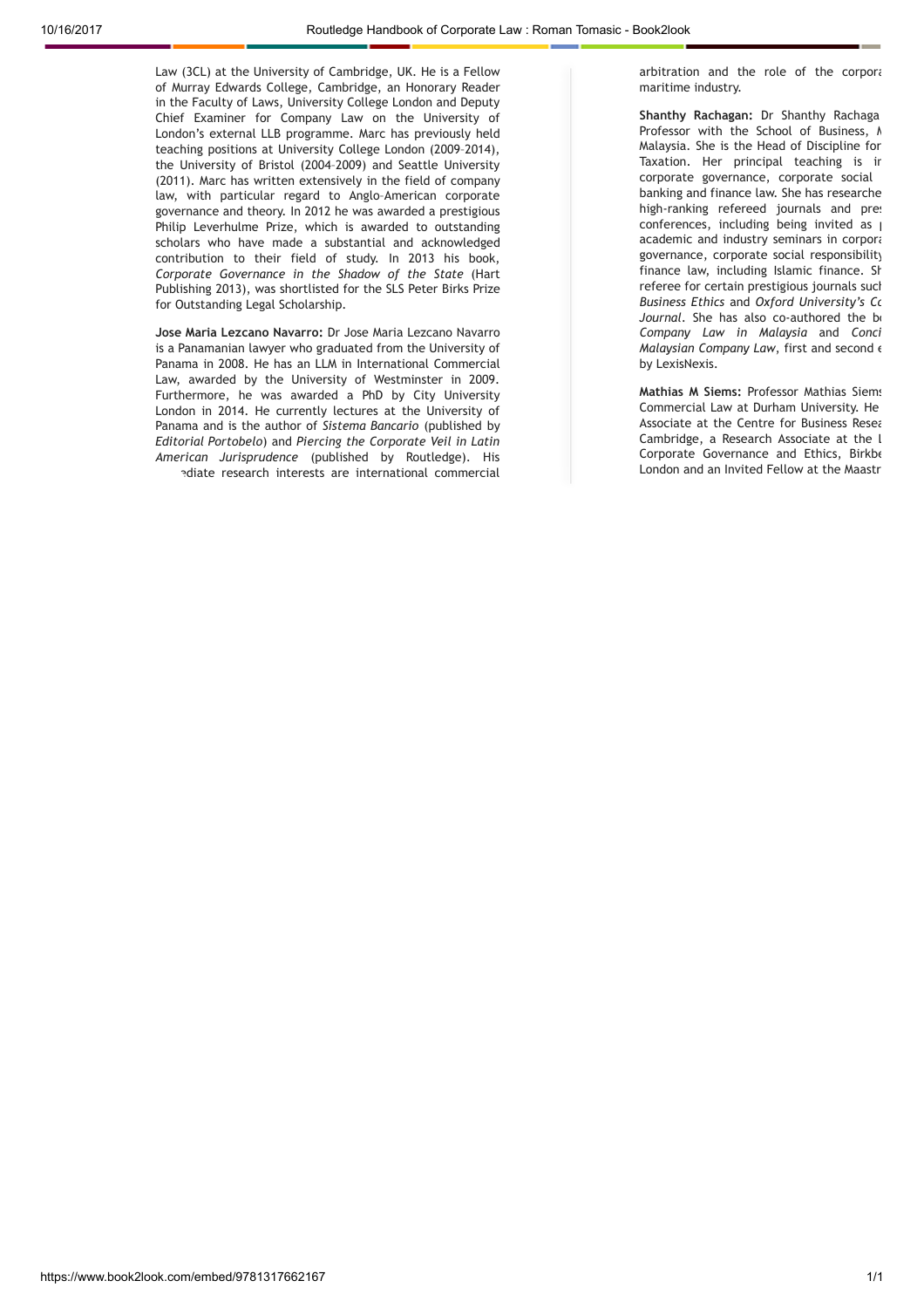Institute. He was previously a professor at the University of East Anglia, a reader at the University of Edinburgh, an associate professor at the Riga Graduate School of Law, a Fulbright Scholar at Harvard Law School and a Jean Monnet Fellow at the European University Institute in Florence. He has also held various visiting positions at universities in Europe, Asia and North America. Mathias Siems is a graduate of the Universities of Munich and Edinburgh.

Aiman Nariman Mohd-Sulaiman: Professor Dr Aiman Nariman Mohd-Sulaiman is currently attached to the Faculty of Law at the International Islamic University Malaysia (IIUM). She obtained her doctoral degree (SJD) from Bond University, Australia in 2000 with a thesis on the public enforcement of corporate law. Her research interest is in regulatory techniques and enforcement strategies in corporate law, corporate governance and finance. She has undertaken largescale research in corporate law, corporate governance and financial services law. Her recent publications include the book Malaysian Company Law: Principles and Practices (2015), co-author of Commercial Applications of Company Law in Malaysia (1st, 2nd and 3rd editions) and journal articles in international refereed journals including the International Journal of Disclosure and Governance and the Journal of Financial Crime.

Roman Tomasic: Dr Roman Tomasic is Profe School of Law at the University of South A Visiting Professor of Company Law at Durha Emeritus Professor of Law at the Universit was previously Professor of Corporate University. He is a former editor of the Aust Corporate Law and co-editor of a numl published by Ashgate Publishing, including in East Asia (2014), Law and Society in Ea Insolvency Law in East Asia (2006). He has empirical studies on corporate law and co topics and has a particular interest in comp law and governance.

Jiangyu Wang: Professor Wang Jiangyu Professor at the NUS Faculty of Law. research interests include internationa corporate and securities law, and law and practised in the Legal Department of the in Chinese and American law firms. Jia member of the Chinese delegation at the of the UNCITRAL Conference in 1999. H practise in China and New York. He is Member on the Governing Council of the W China Law Society, an executive editor of of Comparative Law and deputy edito Chinese Journal of Comparative Law.